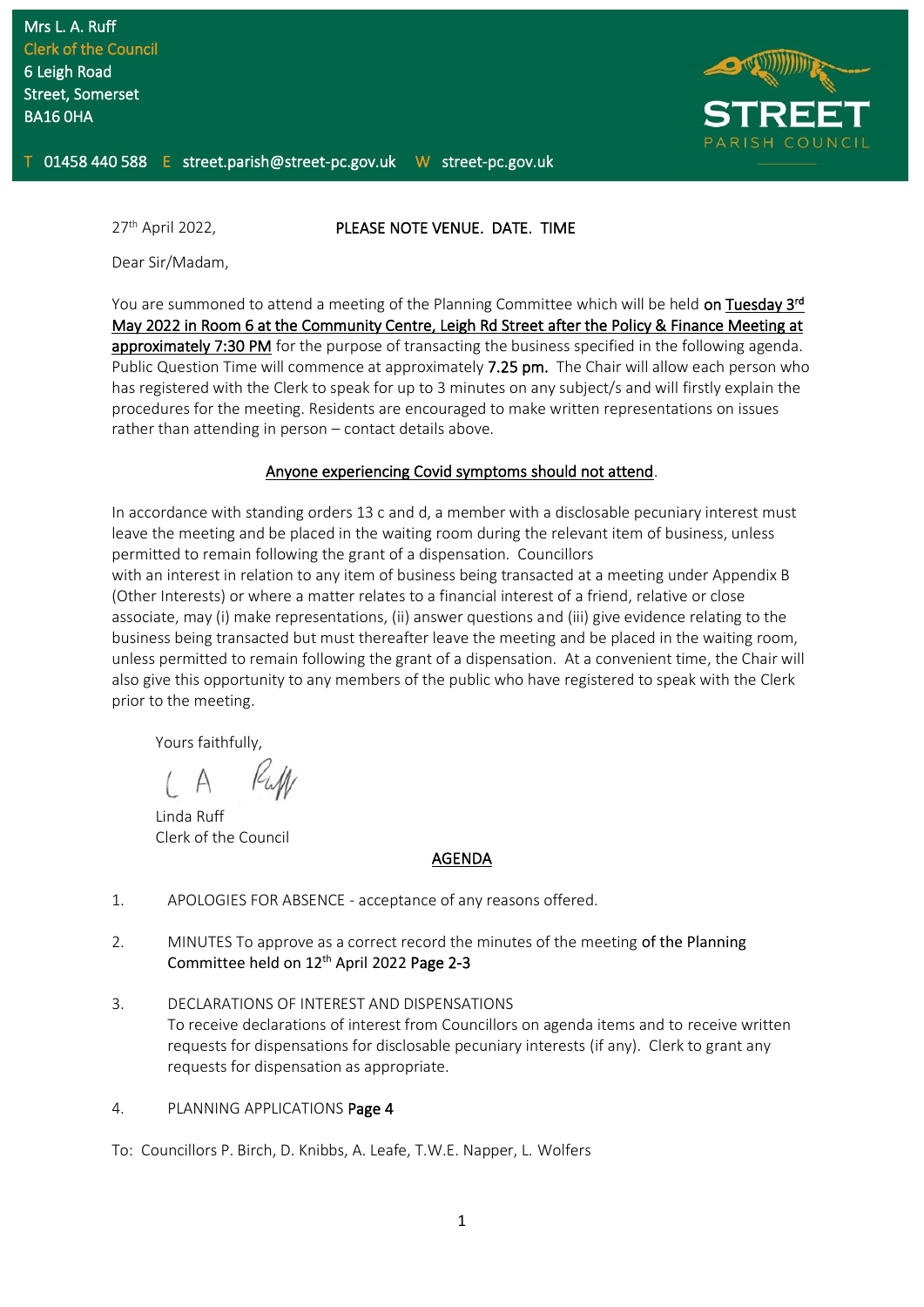### AGENDA ITEM 2:

## STREET PARISH COUNCIL

Meeting of the Planning Committee held in Room 6 of the Community Centre, Leigh Road, Street on 12<sup>th</sup> April at 6:30 pm

PRESENT: Councillors D Knibbs- Chair, P Birch, T Napper, L Wolfers

APOLOGIES: Councillor A Leafe

IN ATTENDANCE: J Marshfield – Assistant Clerk

### 33. MINUTES

The minutes of the meeting held on 15<sup>th</sup> February 2022 and the notes of the informal meeting on 16<sup>th</sup> March 2022 which had been circulated, were approved as a correct record, and signed by the Chair.

# 34. DECLARATIONS OF INTEREST AND DISPENSATIONS

None received.

# 35. PLANNING APPLICATIONS

The Assistant Clerk submitted a report which had been circulated.

RESOLVED

2022/0399/HSE Single Storey Side and Rear Extension at 5 Silver Road Street – Refusal Overbearing nature of proposal, also existing plans submitted are not true to actual property.

2022/0411/HSE Demolish utility & store and erect two storey side and single storey rear extension at 6 Burleigh Lane Street - Approval

2022/0447/HSE Erection of single storey extensions & new dormer window at 4 Wilton Orchard Street - Approval

2022/0481/HSE Erection of single storey rear extension at 5 Hawkins Close Street - Approval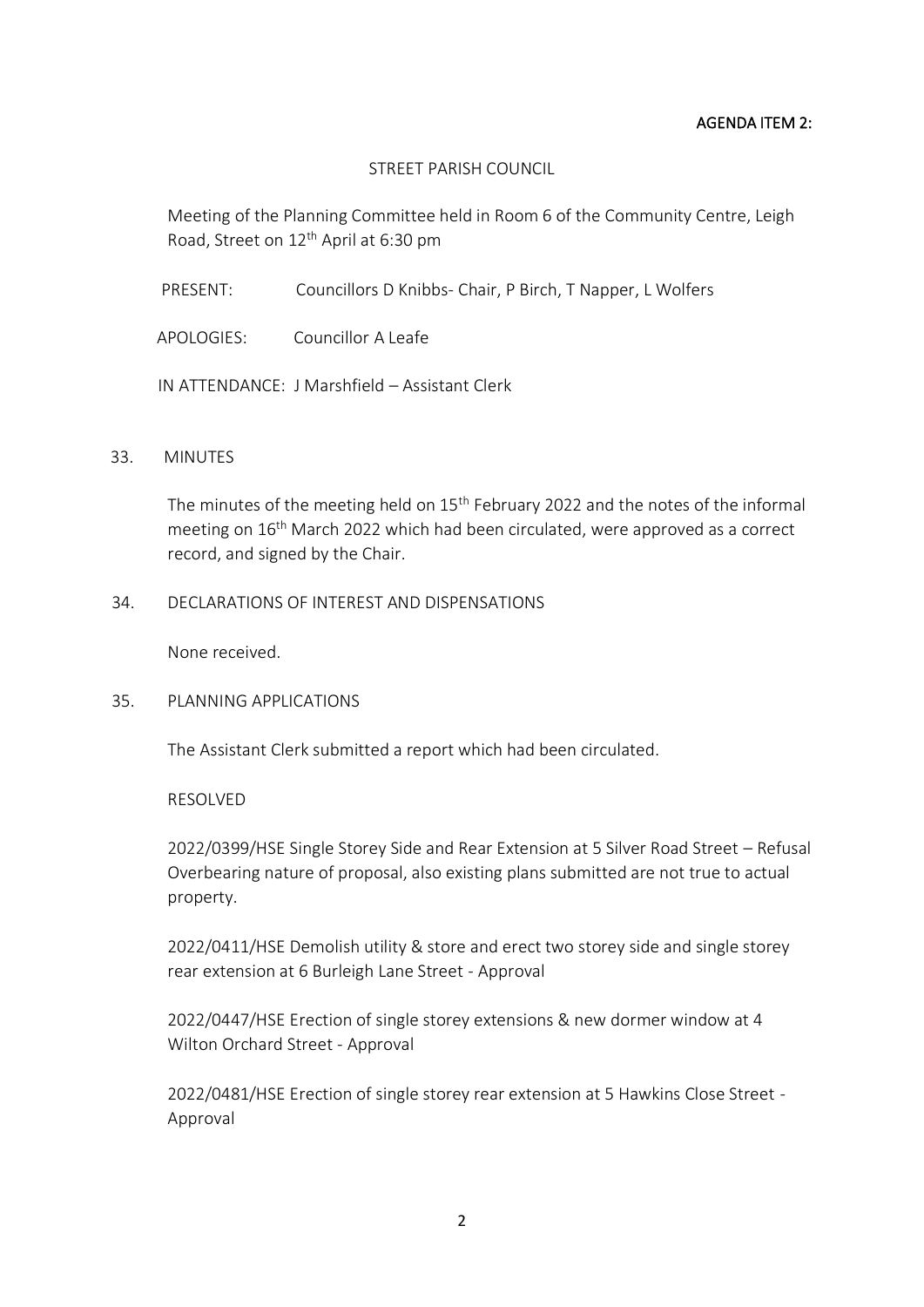NOTE - 0 new units approved – 1 since May 2021.

The meeting ended at 6:45 pm.

Chair \_\_\_\_\_\_\_\_\_\_\_\_\_\_\_\_\_\_\_\_\_\_\_\_\_\_\_\_